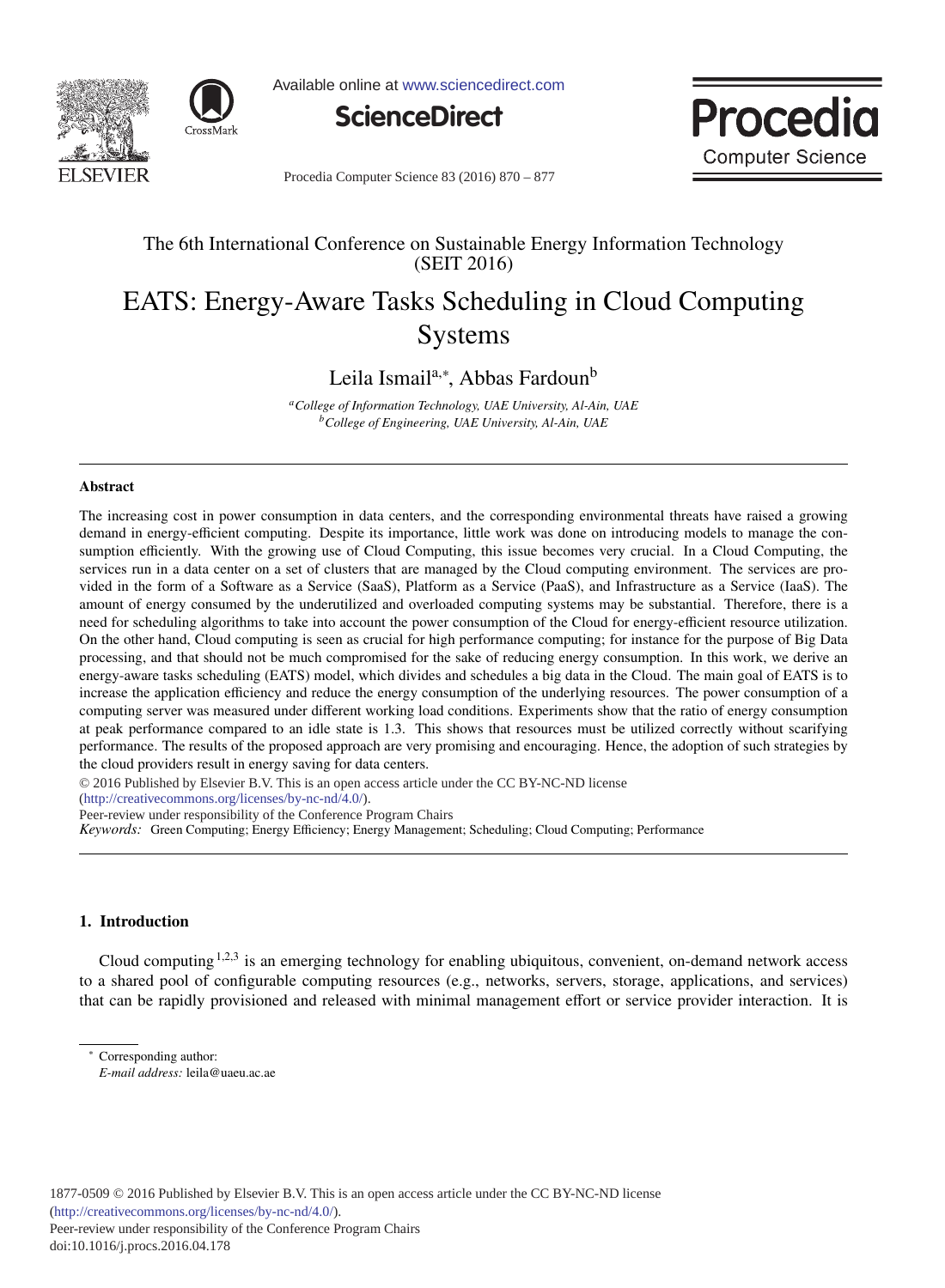composed of three service models: Cloud Software as a Service (SaaS), Cloud Platform as a Service (PaaS), and Infrastructure as a Service (IaaS). The Cloud SaaS provides the users with applications that they can run and get results. The Cloud PaaS provides the users with the possibility to deploy applications onto the cloud. The Cloud IaaS provides the users with the capability to provision processing, storage, and networks for running their applications. The services run in a data center on a set of clusters that are managed by the Cloud Computing environment. The Cloud computing is promising for high performance computing<sup>4,5</sup> of many scientific and engineering applications; for instance for the purpose of Big Data processing. Both performance and quality of services are essential. Many researchers were aiming at increasing the performance of applications by selecting adequate resources without paying attention to energy consumption. However, the energy consumption of the data center is equally a crucial issue for the both the entity hosting the data center as the corresponding bill increases in cost, and for the environment. For instance, Data centers in European Union are estimated to be about 1% in 2005 (including cooling) and it is estimated that it has reached 2.8% in the US. They are estimated to use 3% of the total electricity production in Europe, hence responsible for the same percentage of  $CO2$  emission<sup>6</sup>.

The data centers power consumption is expected to reach 100 TWh in year 2020<sup>6</sup>. The cost of the power consumed by a server during its lifetime could surpass its  $\cos^7$ . When a data center is built, a provision of power energy consumption is needed for building the infrastructure; i.e., the facilities, such as the cooling system and the electrical facilities. The facilities' cost is linearly dependent on the maximum utilization of the computing nodes; i.e., the servers operating at their peak performance. This cost is divided into a facility cost and a power consumption cost. Therefore, in order to amortize that cost, it is important to maximize the utilization of the computing machines. Underutilized resources become costly as a fraction of the total cost of ownership<sup>8</sup>.

In Cloud computing, the hardware allocation is hidden to users. However, the distribution of users' applications, which is part of a Cloud Computing environment should take into consideration the energy efficiency of the cloud. Cloud server machines should not be overloaded, at risk of high power consumption, and execution inefficiency. They should not be underloaded, as the energy consumption of the computing facilities, designed for an efficiently-used data center, increases compared to the usage pattern<sup>9</sup>. This problem becomes crucial with the emergence of Big Data analysis in the Cloud<sup>10</sup>, as infrastructure should be used in an energy-optimal way.

The goal of this work is to distribute a Big data for distributed processing in the Cloud in a way to decrease the overall energy consumption of the Cloud, without scarifying the application's performance. Therefore, we develop an energy-aware task scheduler (EATS) whose aim is to reduce both the power consumption of the utilized resources and the processing time of an application. We are considering applications of type divisible load applications  $11$ . Divisible load applications are a class of applications that can be divided into independent tasks and assigned to distributed resources with no synchronization and inter-tasks communication. Divisible load occurs in many scientific and engineering applications to analyze and process Big data, such as search for a pattern, compression, generic search applications, multimedia and video processing, image processing and data mining. Distribution of processing is meant to increase the performance of the distributed application compared to its sequential execution. In our previous works 11,12, we developed a scheduler to increase the performance of divisible load applications in a Cloud computing environment. The scheduler follows a linear-model approach and did not take into account the energy consumption of the cloud. In this work, we develop a non-linear-programming based scheduling model which aims at optimizing both the performance of the application and the energy consumption of the underlying resources. Our experiments show that the ratio of the energy consumption of a fully utilized server to its power consumption when it is idle is 1.3. This shows that idle, and underutilized resources consume a large amount of energy compared to that of full use. Our model takes into consideration this observation to optimize energy consumption during distributed computing.

The rest of the paper is structured as follows. Section 2 provides the system model of our scheduling approach. The scheduling algorithm is presented in section 3. Section 4 overviews related works and compare them to our approach. Our experiments and their evaluations are described in section 5. Section 6 concludes our work and highlights future works.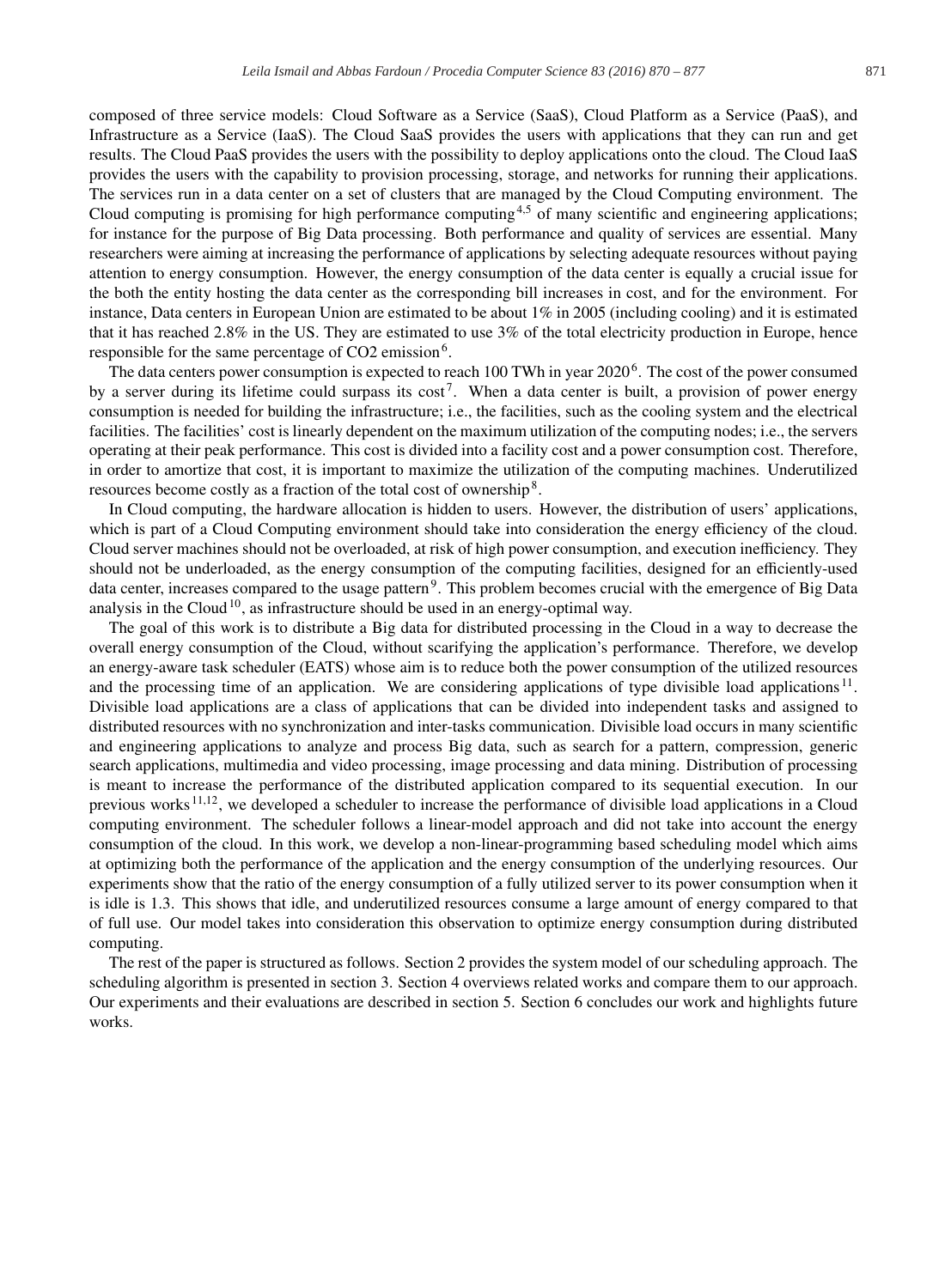

Fig. 1. Cloud Computing System Model.



Fig. 2. Overall Architecture of EATS.



Fig. 3. Energy-Bounded Scheduling Algorithm.

# 2. EATS SYSTEM MODEL

Figure 1 shows a cloud computing system, where physical nodes are virtualized to users on a set of virtual machines. Each physical node can hold multiple virtual machines. To distribute a big data into chunks for distributed processing, among the virtual machines, one need a master worker and multiple computing workers. The computing workers are independently connected to the master worker via network connectivity. The virtual computing workers operate in an independent heterogeneous way. Each individual computer worker may consist of one or multiple virtual cores, which depends on the built-in capacity in terms of computing power, memory limitation and communication protocols of the shared physical resources. Upon receiving of an application or a users request, the master worker, or Broker, divides the whole application into a sequence of tasks, to be processed at the computing workers. Each task involves a part of the data of size *chunk*, and involves energy consumption for computing purpose. In our model, we do not account for network bandwidth. We assume that all the computing workers receive their corresponding chunks at the same time. To minimize the energy as well as to achieve an optimum performance efficiency, the master worker includes EATS. EATS takes into account the existing computing capacity of the computing worker, its available memory capacity, and its energy consumption for the sake of task partitioning, and scheduling.

Figure 2 shows the overall architecture of EATS. EATS includes an energy monitor which keeps information about the energy consumption of the computing workers on a physical node. The activities of each physical node is monitored and its energy consumption is recorded, as well as the energy consumption of the corresponding individual computing workers. The master worker, then consults the energy manager and takes distribution and scheduling decisions of the Big data to process.

As shown in Figure 3, EATS adopts the bounded-energy scheduler. Every virtual machine  $i, i \in \{1, \ldots, N\}$ , as an energy profile  $E_i$ .  $E_i$  is the maximum energy consumed by the computing worker  $i$  at peak performance.  $E$  is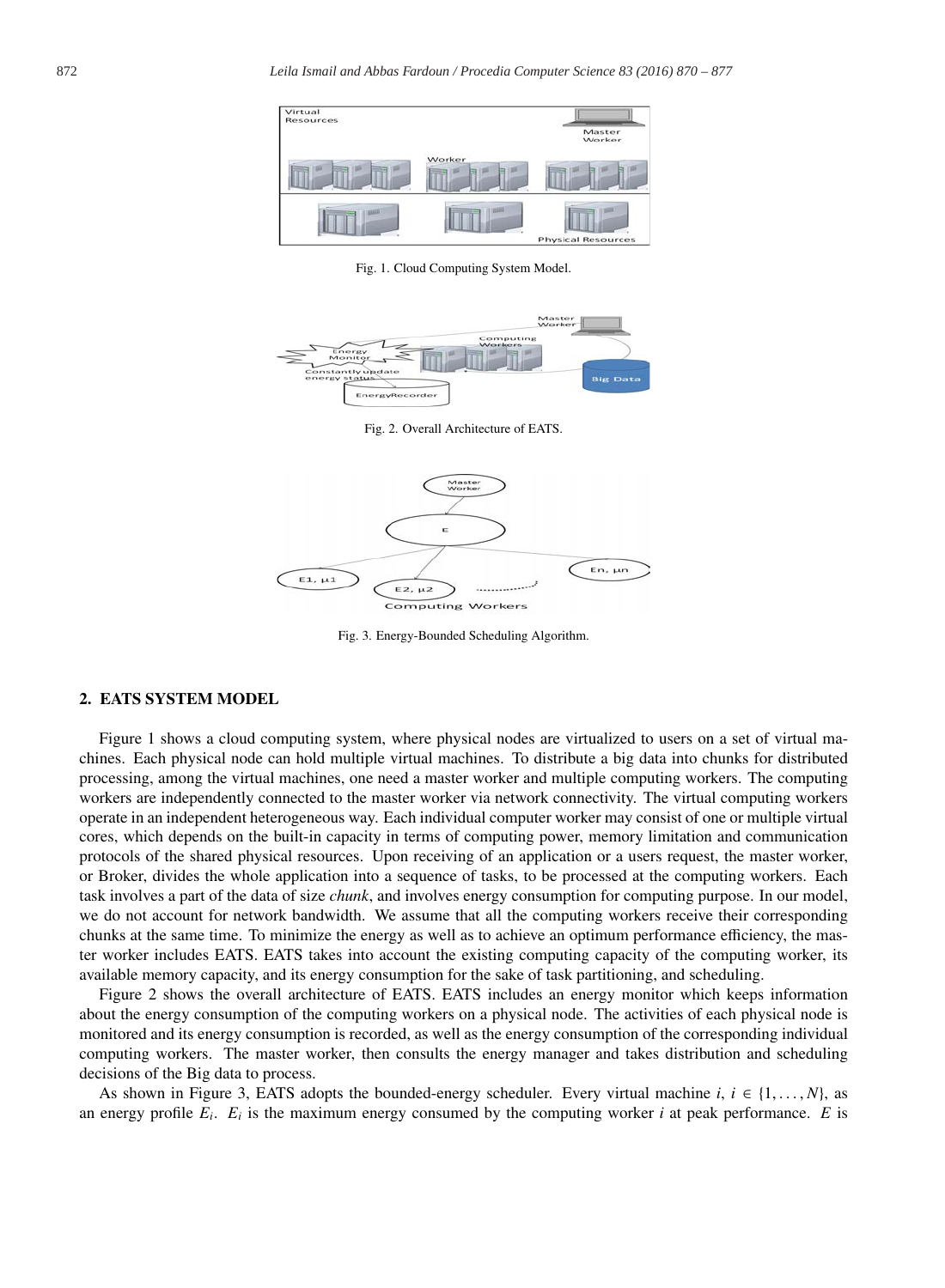the maximum energy consumed by all the computing workers simultaneously when they are all working at peak performance.

$$
E = \sum_{i=1}^{i=N} E_i \tag{1}
$$

When running the application, a computing worker *i*, registers a consumed energy value of,  $e_i$ ,  $i \in \{0, \ldots, E_i\}$ 

$$
e_i \le E_i
$$
  
\n
$$
\sum_{i=N}^{i=N} e_i \le E
$$
 (2)

$$
\sum_{i=1}^{n} \frac{1}{i}
$$

A computing worker has a computing capacity, μ*i*. An application consists of a total of *Wtotal* divisible computing loads. A portion of the total load, of size *chunk<sub>i</sub>*  $\leq W_{total}$ , is processed by the computing worker worker *i*. We model the time required for a computing worker to perform the computation of *chunki* units of load, *T Pi*, as follows. A unit of load is a unit of data input for an application. It could be one byte or several bytes and it is an applicationdependent. For instance, one unit of load for the Ensemble Clustering data mining application<sup>11</sup>, that we used for our experiments, is one record of raw data.

$$
TP_i = \frac{chunk_i}{\mu_i} \tag{4}
$$

where  $\mu_i$  is the computational speed of the computing worker *i* in units of load per second. *chunk<sub>i</sub>* is the size of the data that is allocated to the computing worker *i*.

# 3. NON LINEAR PROGRAMMING SCHEDULING MODEL

As mentioned earlier, our main goal is to increase the speedup of an application by distributing its data and processing and to optimize energy consumption. EATS distributes a Big data of size *Wtotal* into *N* independent chunks, each of size *chunk<sub>i</sub>*  $i \in \{1, \ldots, N\}$ . The total execution time *T* of the distributed application is optimized. The execution time of the application is the time needed by the computing worker, which is executing last, to terminate its processing.

$$
TP = \max TP_i \tag{5}
$$

The above formula is then used to compare the performance of different distribution strategies over the set of computing workers. Also the current energy consumption *ei* must be optimized but in a way to be equal or closer to the energy profile *Ei*.

# 4. BACKGROUND AND RELATED WORKS

The number of data center installations has been growing at a high rate of 16.7%, between 2000-2005, which corresponds to an increase of power consumption by  $76\%$ <sup>13</sup>. This tremendous increase in power consumption has called for new laws and regulations. In the USA, a new metric standard like the European code of conduct for data centers, the Energy star program for new metrics for data centers efficiency measurements and the 80 PLUS initiative 14,15,16, were introduced.

Works on energy efficiency can be divided into 2 main categories: 1) hardware-based solutions for energy efficiency and 2) software-based solutions for energy efficiency. Lately, there was a lot of work to optimize the energy consumption of computing components by designing energy-efficient circuits <sup>17</sup>. However, with the introduction of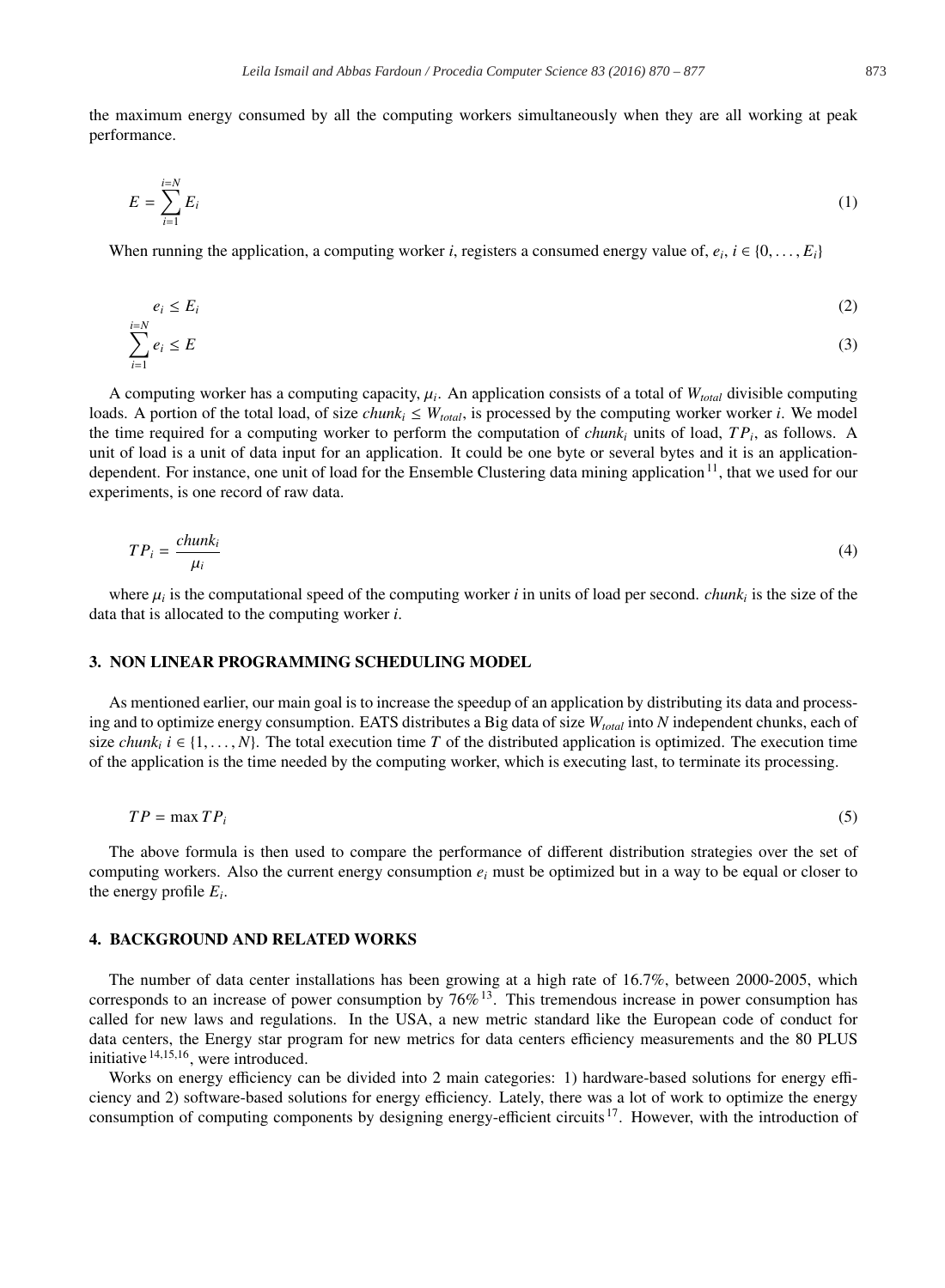large-scale cloud systems, energy consumption becomes a crucial issue. Then, software solutions were proposed, such as Power Nap<sup>18</sup>. Reference<sup>9</sup> proposes directions for correct power provisioning in warehouses. However, the proposed solutions do not consider optimizing energy consumption and application performance. <sup>19</sup> proposes algorithm which saves energy without compromising performance, based on task consolidation. However, it did not account for the problem of heterogeneity of computing powers. In our work, we propose an energy-aware scheduler which distributes a Big data on a heterogeneous platform, considering both performance and energy optimization.

# 5. PERFORMANCE ANALYSIS

In this section, we evaluate the impact of execution on energy consumption. We examine two types of applications, a computational-based application and another one which includes I/O operations.

### *5.1. Experimental Environment*

In order to assess the impact of computing on the energy consumption, we conducted our experiments on a desktop with 2.13GHz of CPU and 1GB of memory. The desktop includes 2 single-core CPUs, running Windows Enterprise (SP1) operating system. Figure 4 shows the components of our experimental environment that were used to conduct the experiments. We measure the energy consumption, we connected the desktop to an Oscilloscope of type Tektronix TDS2012B. Current and voltage sensors were setup. The Oscilloscope is connected to the desktop by USB-to-USB cable. The Oscilloscope collects data samples at the rate of 1 Giga sample/second and the record length is 2500 sample/second. It has 100MHz of bandwidth. The Oscilloscope collects the Current and the Voltage of the desktop. The Oscilloscope uses Tektronix-based version of the Signal Express Software. The software reads the current and the voltage. One of the customization done to the software is changing the scale of the voltage and current, depending on the scale of the measuring probes used; this is for the sake of consistency between the value measured, and the value recorded on the software. Figure 5 shows a example of a measurement value of 529 mA (Milli-Ampere) which gives a power of 127 Watt. Oscilloscope uses Tektronix-based version of the Signal Express Software. The software reads the current and the voltage. One of the customization done to the software is changing the scale of the voltage and current, depending on the scale of the measuring probes used; this is for the sake of consistency between the value measured, and the value recorded on the software. Figure 5 shows a example of a measurement value of 529 mA (Milli-Ampere) which gives a power of 127 Watt. The power is measured in real time according to the following formula:

$$
P(t) = v(t) * i(t) \tag{6}
$$

where  $v(t)$  is the voltage problem, and  $i(t)$  is the current probe.

In addition, very accurate current and voltage probes are used to calibrate the oscilloscope power measurements. It shall be noted that the current measurement is not a pure sinusoidal waveform since the load acts as a nonlinear load. The desktop power at boot-up condition is shown in Figure 6. As shown in Figure 6, the real time power is not steady due to the harmonics in the current waveform. Note that at boot up, the power consumption reached a peak of about 138W and then it had an average of about 88W at steady state conditions. Matlab applications as well as data mining are used to load the desktop.

To measure the power consumption on computing, we wrote a simple program which includes a loop on a multiplication operation. The loop-based application runs through a Matlab, version R2010a. To know the impact of a Big Data processing application on the power consumption, we run a data mining application for big data analysis. The application, *K*−means, uses clustering algorithm<sup>10</sup> and was implemented in Java. We use the weka API from the Weka machine learning open source repository. We use the weka API from the Weka machine learning open source repository (http://www.cs.waikato.ac.nz/ml/weka/) for the core *K*-means clustering. To measure the energy consumption, 15 clusters are used.

We used the *Forest cover dataset* from the UCI repository. The dataset contains geospatial descriptions of different types of forests. It contains 7 classes and 54 attributes and around 581,000 instances (around 130MB size). We normalize the dataset to give same weight to each attribute. Also, for the clustering, we removed the class label to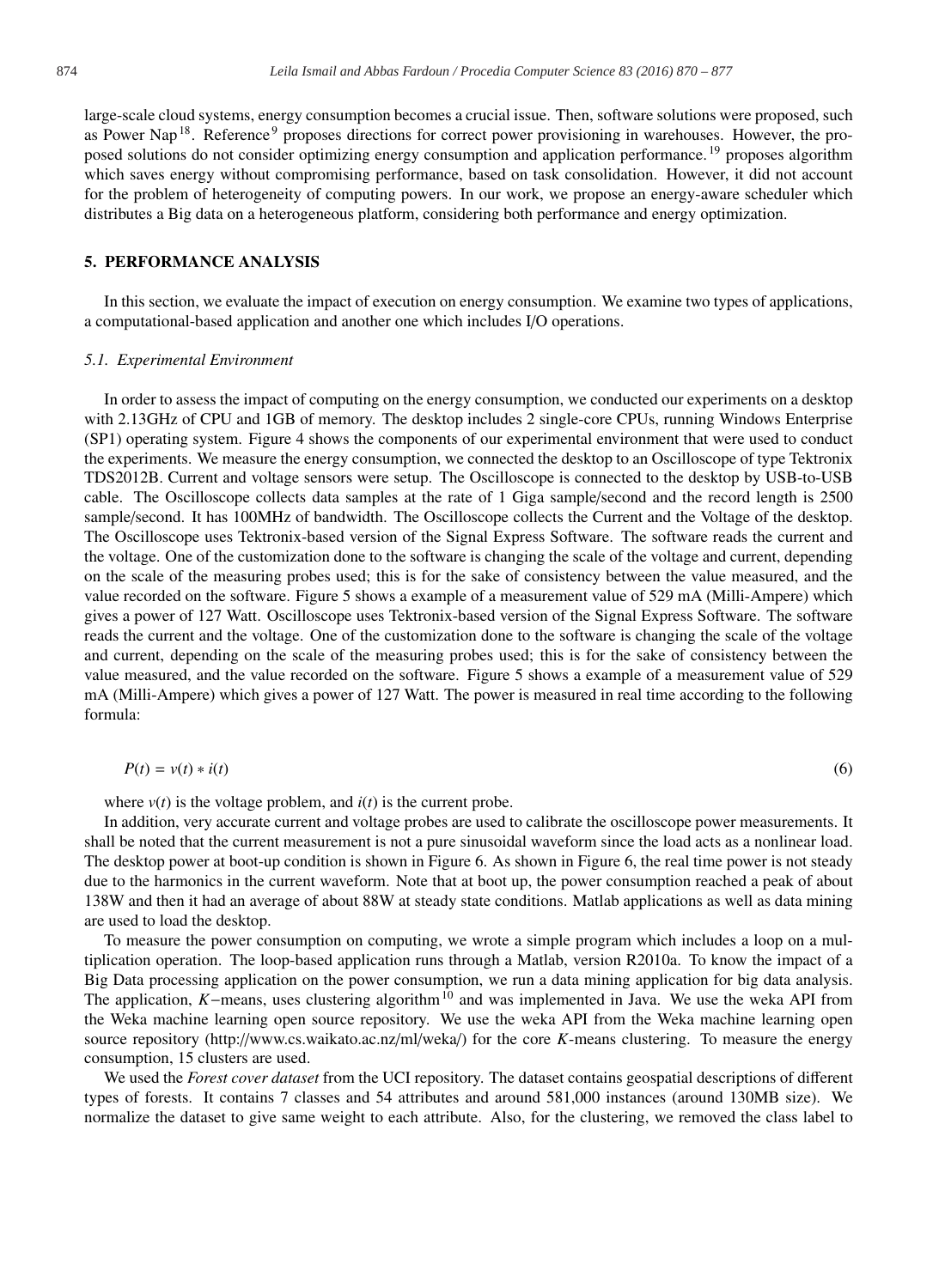

Fig. 4. Components of the Experimental Environment for Real Time Measurement of Energy Consumption.



Fig. 5. Line Current Oscilloscope: Real Time Data Collection of Energy Consumption.

rule out any impact of unintended supervision during the clustering. For simulating experiments with large data, we produced a set of the forest cover data of 600,000 instances by replicating randomly chosen instances.

### *5.2. Experiments*

The Oscilloscope measure the current RMS, in milliAmpere. We calculate the energy consumption, in Watt, by multiplying the current RMS and the RMS voltage, which is 240 in our experimental environment. In order to assess the impact of the different status of a computing worker on its energy consumption, we measure the energy consumption in different scenario. We measure the energy consumption of the computing worker while booting, and then reaching a steady/idle state. We also measure the energy consumption when running an interactive application such as Matlab. In order to assess the impact of the CPU computing on the energy consumption, we measure the energy consumption for a series of programs with increasing number of loops for a multiplication operation. To measure the impact of a Big data analysis application including I/O operations, we measure the energy consumption the K-means data mining application. To assess the impact of the data size on the energy consumption, we measure the energy consumption with increasing size of K-means data set. Each of our experiments was conducted 100 times and the average is computed.

#### *5.3. Experimental Results Analysis*

Figures 6, 7, 8, 9 and 10 show real time measurement of power consumption at different scenarios of execution of a computing worker. Figure 6 shows that, at boot, there is a peak of energy consumption for very few seconds. This suggests that frequent bootup of the machines might be a problem in a very large-scale cloud computing system. As shown in Figure 9, the power consumption increases with the use of the computing node. However, the ratio of the maximum energy consumption at 100% of the CPU usage, in our experimental environment, to the energy consumption of the computer worker at steady state is 1.3. That means, to amortize the cost of the Cloud data center and its facilities, it is important to run at 100% usage of the computing node. That suggests a bigger chunk of data sent to a computing worker is always better, but this should not compromise performance, keeping slow machines busy could become on the sake of faster ones, and therefore the performance would be compromised. EATS proposes a non-linear programming model to optimize both energy consumption and performance.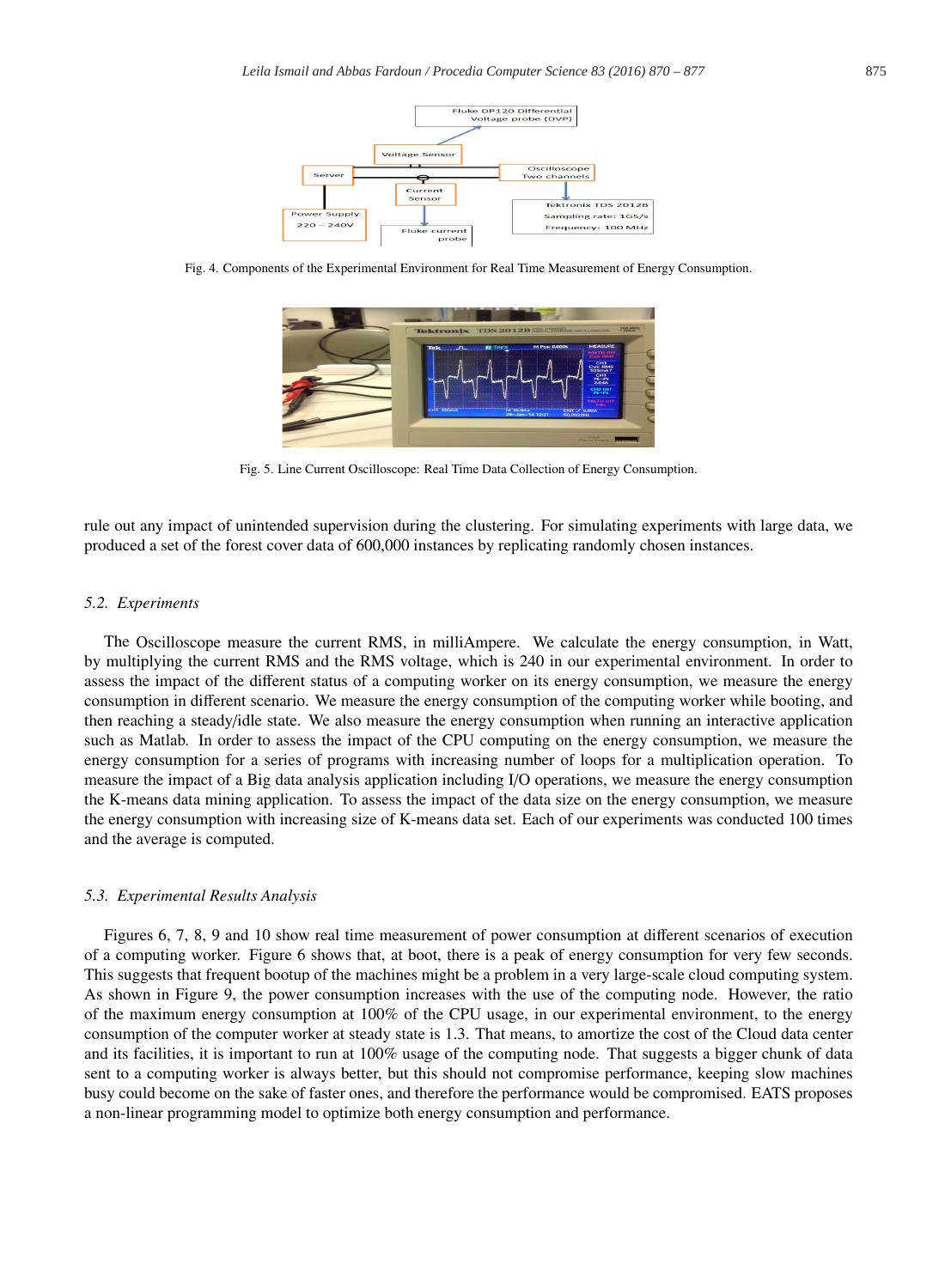

Fig. 6. Real Time Energy Consumption at Bootup and at Steady/Idle States.



Fig. 7. Real Time Energy Consumption at Login.



Fig. 8. Real Time Energy Consumption when Running Matlab.



Fig. 9. Filtered Real Time Energy Consumption with Different Load Conditions.

## 6. Conclusion and Future Works

With the emergence of Clouds and Cloud computing, energy consumption of the underlying resources become crucial. In this work, we devise an energy-aware distribution and scheduling algorithm whose aim is to distribute a Big data for distributed processing taking into consideration bot performance and energy optimization. EATS solves a non-linear programming model take scheduling decisions. In this work, we conducted real power measurements on